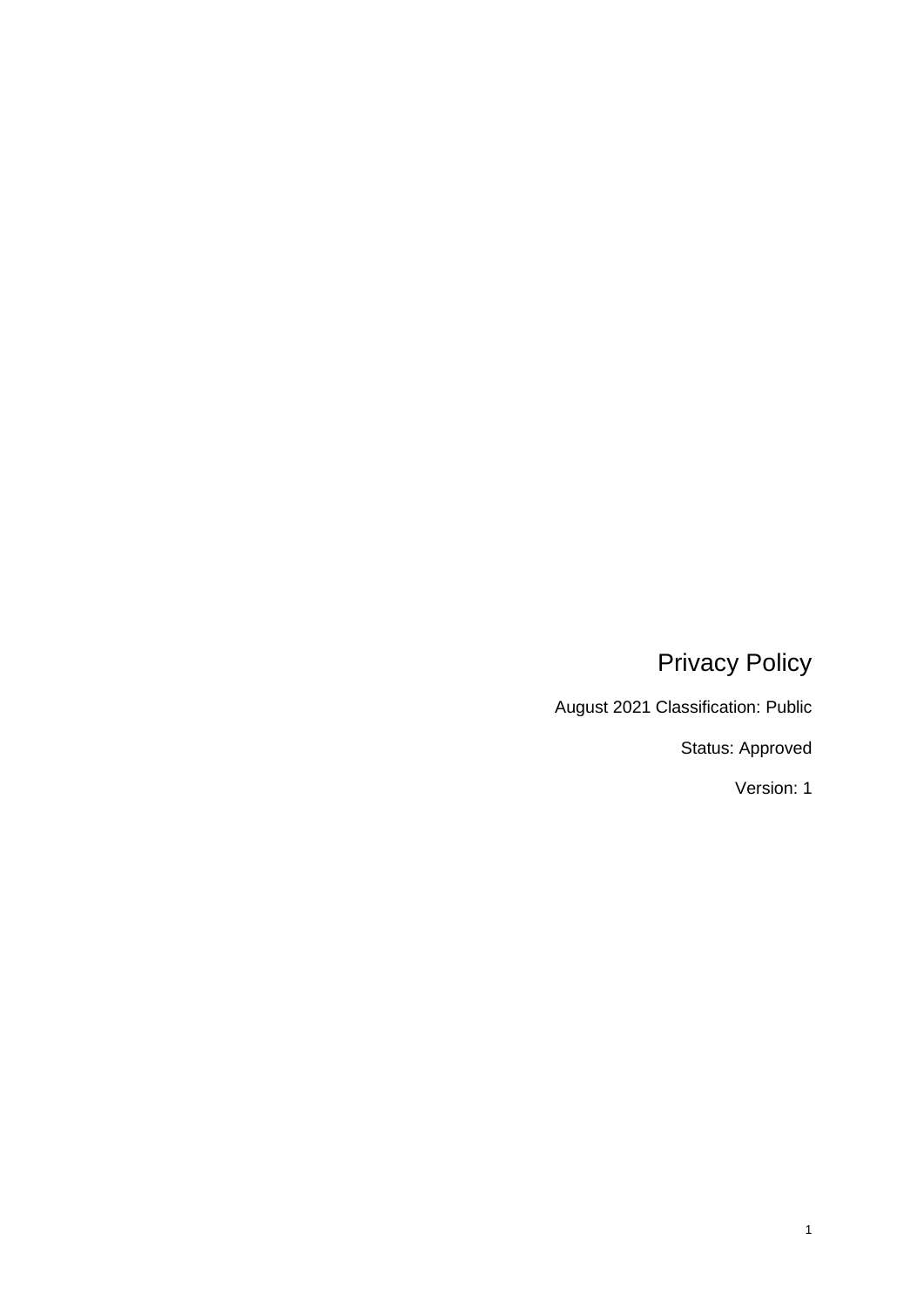## **Definitions**

StarCompliance means:

- StarCompliance, Inc., as the legal entity responsible for the group's UK operations;
- StarCompliance Operating LLC, as the legal entity responsible for the group's US operations;
- and any majority-owned or controlled subsidiaries or affiliates.

References to StarCompliance shall be taken to mean any or all of the above entities depending upon the context. Unless expressly stated otherwise, references to StarCompliance in connection with the GDPR shall be taken to mean StarCompliance, Inc.

Solution - means the StarCompliance regulatory compliance software solution.

Personal Data - Any information relating to an individual, including name, telephone number, address, email address, social security number, personal business transaction details, Account Information and Personal Trading Data.

Special Category Data - The processing of Personal Data revealing racial or ethnic origin, political opinions, religious or philosophical beliefs, or trade-union membership, and the processing of genetic data, biometric for the purposes of uniquely identifying a natural person, data concerning health or data concerning a natural person sex life or sexual orientation.

Sensitive Personal Information - means government identification numbers or financial account numbers associated with individual persons (e.g. U.S. or U.K. Social Security numbers, driver's license numbers, or personal credit card or banking account numbers), and medical records or health care claim information associated with individuals, including claims for payment or reimbursement for any type of medical care for an individual.

Processing of personal information or "processing" - Any operation or set of operations performed on personal information, whether by automatic means, such as collection, recording, organization, storage, adaptation or alteration, retrieval, consultation, use, disclosure by transmission, dissemination or otherwise making available, combination, blocking, erasure or destruction.

Third Party - Any person, partnership, corporation, public authority, government agency, or any other entity other than the individual, under the direct authority of StarCompliance, that are authorized to process the data.

Recipient - The person, public authority, government agency, or any other entity to which Personal Data is disclosed, even if the recipient is a third party.

Data Controller - determines how and why Personal Data is processed..

Data Processor - is responsible for processing Personal Data on behalf of a Data Controller.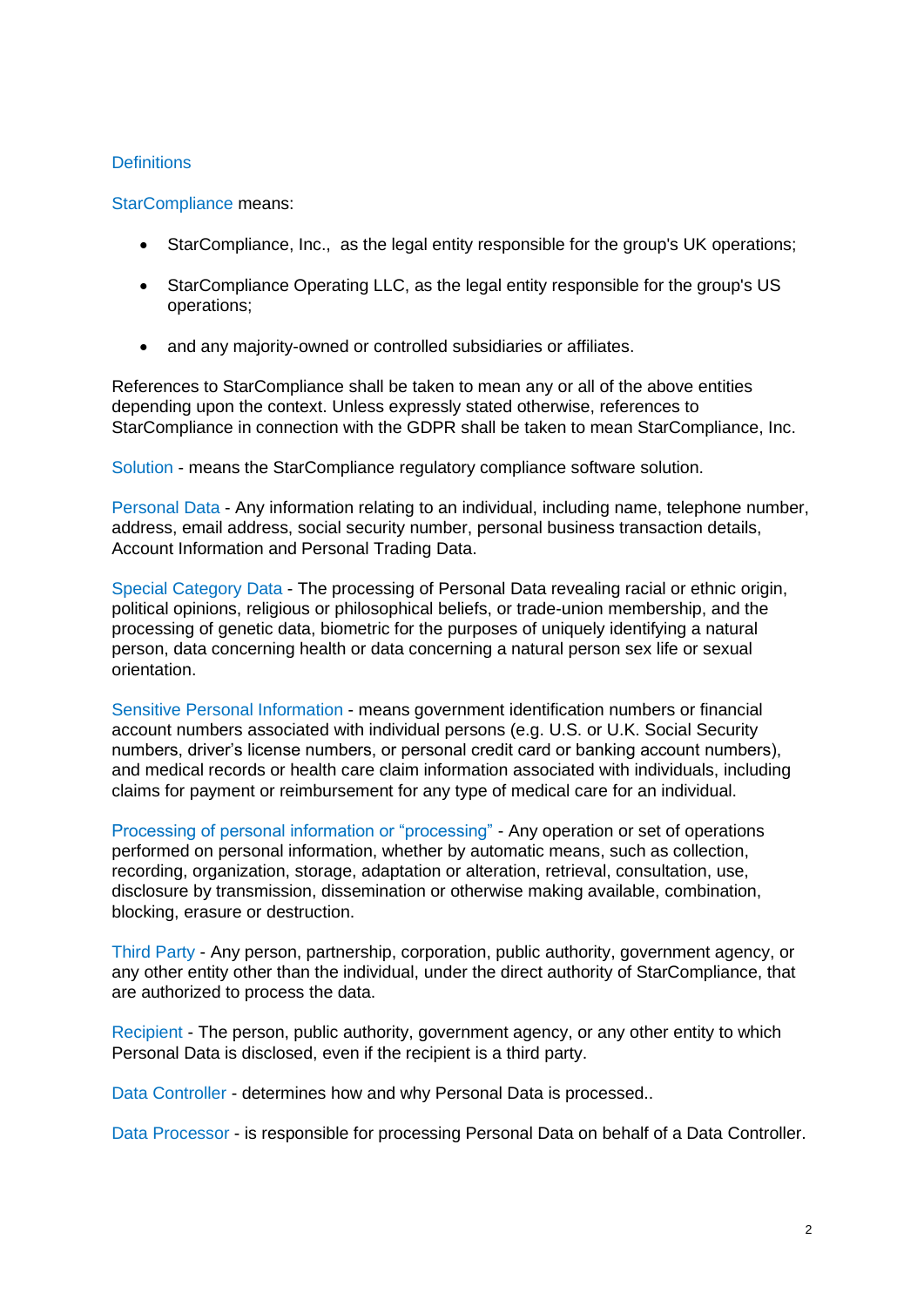CCPA terms – "Business," "Service Provider," and "Personal Information" shall have the meanings defined by the CCPA.

No distinction between "data" and "information" is made when those terms are used generally in this policy.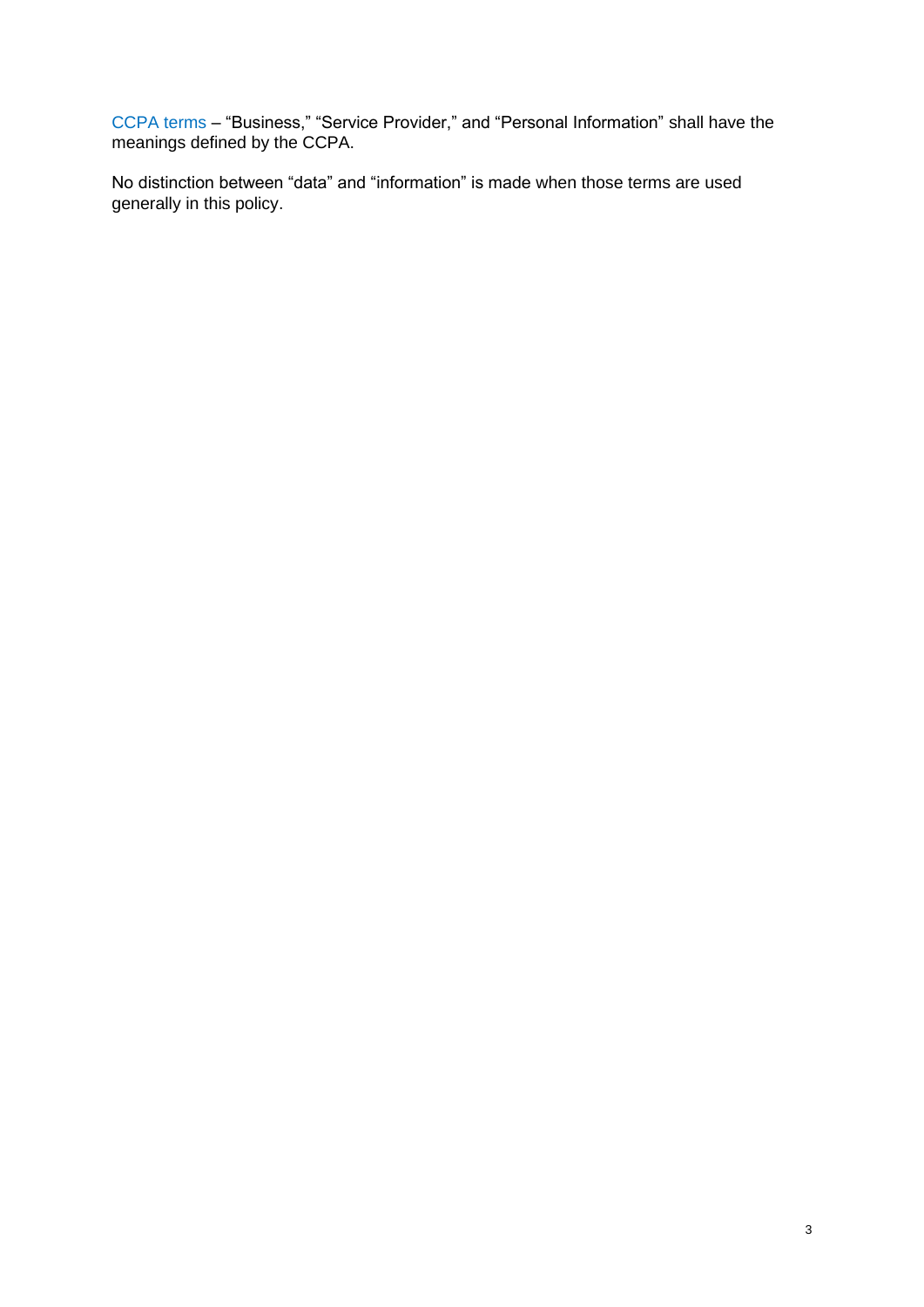# **Overview**

StarCompliance is a leading provider of compliance and regulatory solutions for financial services and enterprise firms. We provide compliance software with a focus on global regulations including, SEC, FINRA, FCPA, FCA, UK Bribery Act, and MiFID. Our solutions provide a fully configurable platform that manages the complex and burdensome processes associated with managing regulatory compliance, connecting all areas of business and providing a 360-degree view of employee activity and behaviour.

StarCompliance offers products and services in the business-to-business market sector.

StarCompliance operates as a Data Processor or Service Provider in terms of the products and services we provide to our Clients, and as a Data Controller or Business when we collect or process Personal Data or Personal Information for our own internal use as an organization.

# What this Privacy Policy covers

The StarCompliance Privacy Policy tells you what to expect when StarCompliance collects personal information as a Data Controller or Business in respect of:

- the Personal Data we collect:
- how Personal Data is used and for what purpose;
- the transfer of Personal Data to a Third Party;
- how we maintain accuracy, integrity and security of your Personal Data;
- how we retain and destroy your Personal Data;
- what are your individual rights in respect of your Personal Data;
- Personal Data of children under 13 years of age, and;
- contact details if you have any questions relating to the use of your Personal Data;

# The Personal Data we collect

Visitors to the StarCompliance website, offices, public and private events can be asked to provide Personal Data relating to:

- queries or feedback you leave, including your name, email address, or telephone number if you contact starcompliance.com;
- your name, email address and subscription preferences when you sign up to our email alerts;
- how you use our website for example website navigation, whether you open items, and which links you click on, cookie use and page tagging techniques;
- Information provided to us in relation to technical assistance;
- StarCompliance product interactions and performance data in relation to our products and services, and;
- your Internet Protocol (IP) address, and details of which version of web browser you used.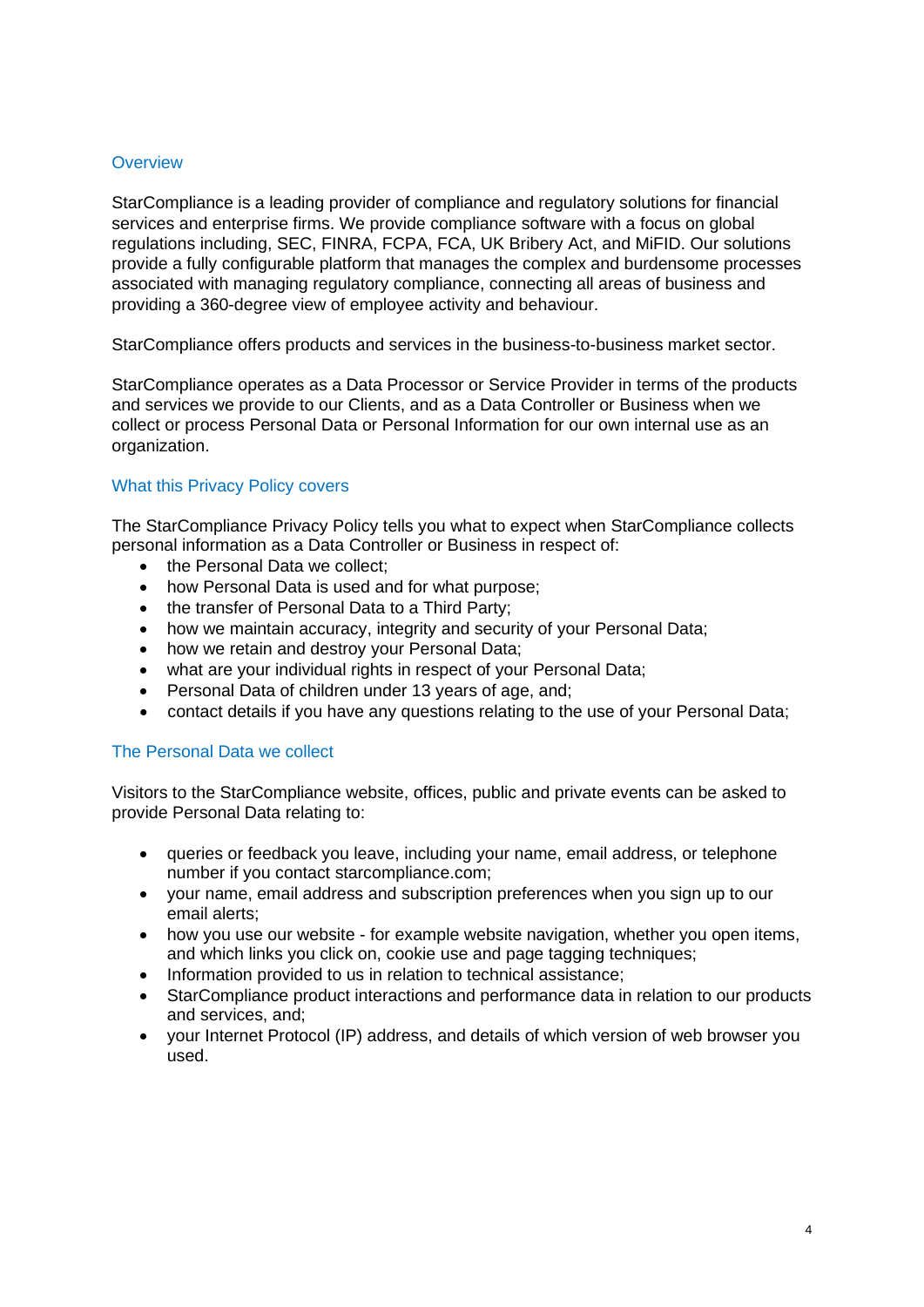## How Personal Data is used and for what purpose

StarCompliance processes the Personal Data we collect as a Data Controller in accordance with this Privacy Policy. The lawful basis for collection by StarCompliance, Inc. under the GDPR may be based upon consent, legal obligation or legitimate interests. Examples of the purposes for which we may collect and process Personal Data may include:

- Responding to Requests for Information;
- Responding to Subject Access Requests;
- Responding to Data Breach Notifications;
- Responding to Due Diligence requests:
- Providing audit evidence;
- Providing white papers and resources;
- Registering users for StarCompliance promotional material and events;
- Contacting users for marketing and sales queries;
- Evaluating and improving the online user experience;
- Compliance with legal, regulatory and business obligations
- Analyzing website visitor information.

#### Transfer of Personal Data to a Third Party

StarCompliance does not sell, lease, rent or give away Personal Data. Personal Data is handled in line with StarCompliance's Policies. Personal Data processed by StarCompliance is subject to the:

## EU and UK General Data Protection Regulation

## TRANSFER OF PERSONAL DATA TO THIRD COUNTRIES OR INTERNATIONAL ORGANISATIONS.

## **a) Intra-Group**

StarCompliance, Inc. may transfer Personal Data outside of the UK/ EEA to other group entities, including the United States of America. In order to protect the security of Personal Data during such transfer, StarCompliance relies on Intragroup International Data Transfer Agreements that incorporate the safeguards set out in the Standard Contractual Clauses.

## **b) Third Party**

StarCompliance, Inc. may also transfer Personal Data to other third-party service providers outside of the UK or EEA. If and when transferring Personal Data outside the UK/ EEA, StarCompliance will do so using one of the following safeguards:

- i. the transfer is to a non-UK / non-EEA country that has been the subject of an adequacy decision by the EU Commission or the UK Information Commissioner/ Secretary of State;
- ii. the transfer is covered by a contractual agreement compliant with the rules within Data Protection Laws relating to transfers to countries outside the UK and the EEA; or
- iii. the transfer is to an organisation which has binding corporate rules approved by an EU or UK data protection authority.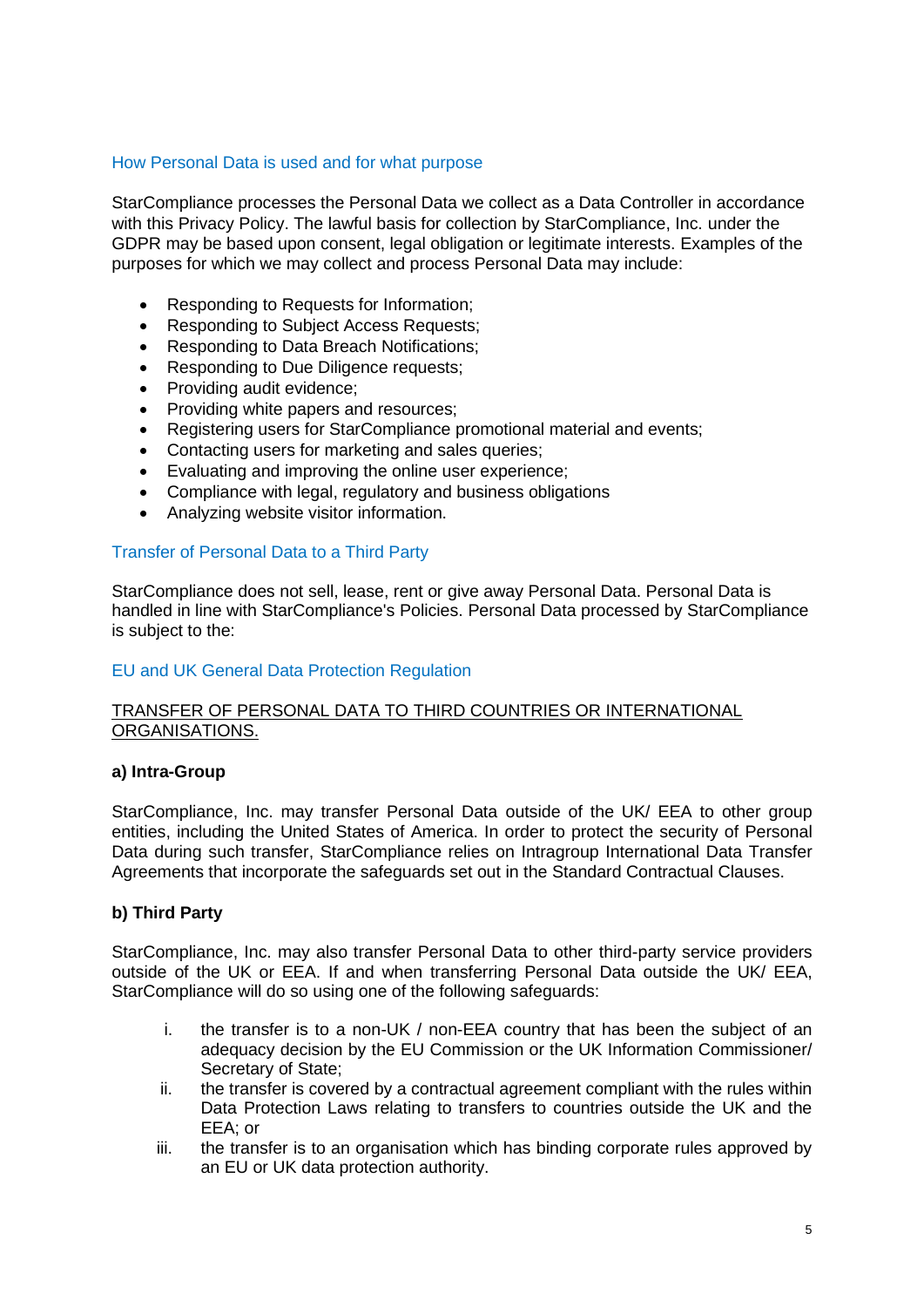# How we maintain confidentiality, integrity and availability of your Personal Data

In its roles as Data Controller/Business and Data Processor/Service Provider, StarCompliance seeks to adhere to the following security principles:

- Confidentiality
- Integrity
- Availability

This is achieved through the application of Security Controls: Administration, Technical and Physical. When combined these provide a number of security layers, designed to safeguard against any potential threats. These controls are subject to independent audits, security testing and external assessments by clients, and independent organizations against the latest industry standards.

These security controls require constant and consistent audits, reviews, monitoring and communication. This is provided by Senior Management and the Board through the practices of Governance, Risk and Compliance.

## How we retain and destroy your Personal Data

StarCompliance is bound by legal, regulatory, and business obligations in relation to the retention of Personal Data, with the purposes of:

- Maintaining business relationships;
- The provision of products, services or information based upon entitlement or reasonable expectations;
- Legal, regulatory, and contractual compliance;

Please be aware that elements of legal and regulatory compliance may overrule the fundamental rights associated with your data protection rights.

Destruction of Personal Data is subject to industry best practice.

# Your individual rights in respect to your Personal Data – General Data Protection Regulation

As a Data Controller, StarCompliance observes and upholds your rights in respect to the General Data Protection Regulation. These rights are based upon:

- the right to request information regarding the Personal Data we process concerning you (Subject Access Request);
- the right to rectify, update or complement inaccurate or incomplete Personal Data concerning you;
- the right to delete or request the erasure of Personal Data concerning you, exceptions apply; for example, criminal records or due to legal and regulatory requirements;
- the right to withdraw any consent you may have given for us to process Personal Data concerning you;
- the right to object to our processing of Personal Data concerning you on the basis of our, or of third-parties' legitimate interests;
- the right to obtain from us the portability of Personal Data concerning you which we process using automated means on the basis of your consent or of a contract you have entered into with us, and;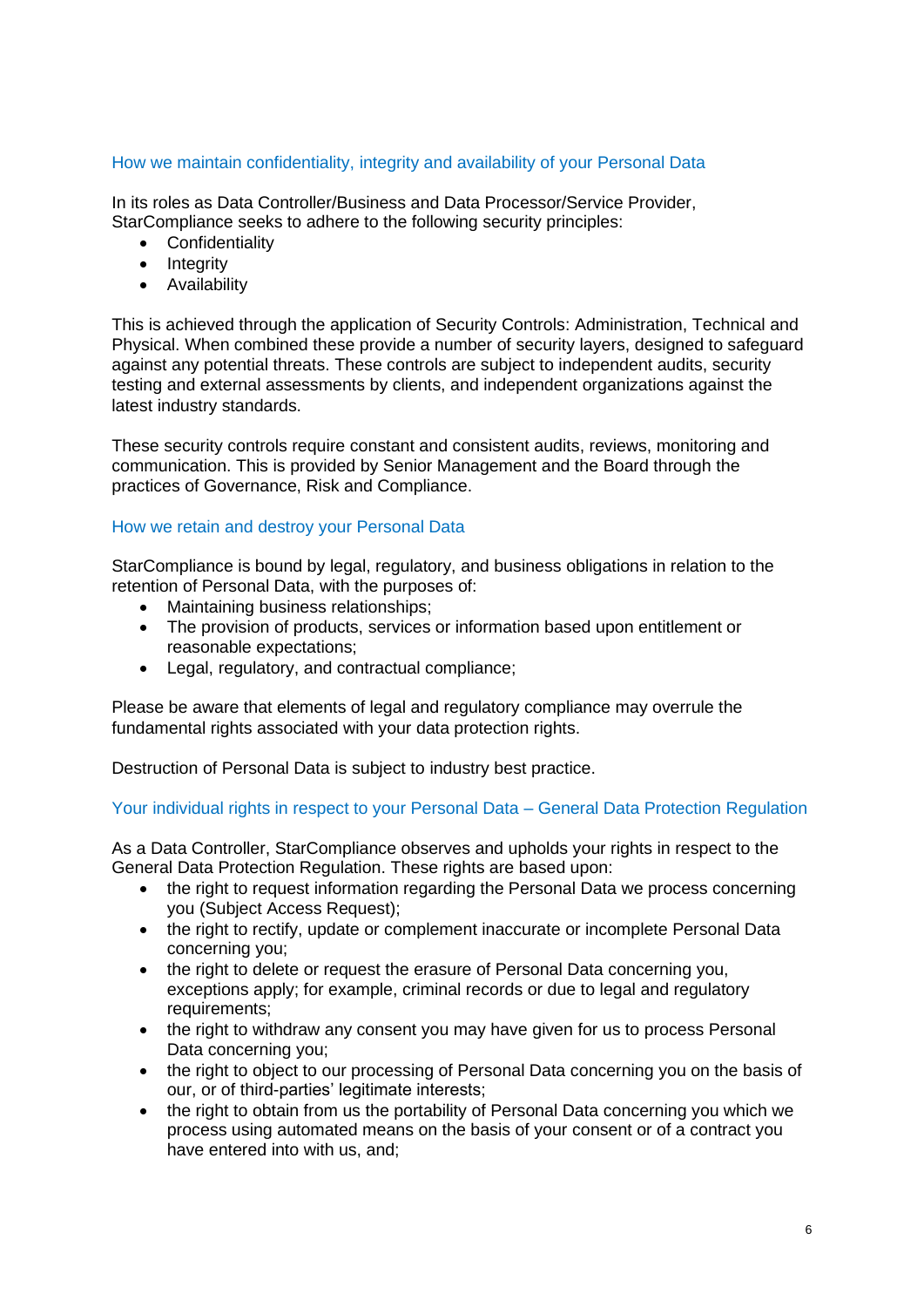• the right to, in the European Economic Area/United Kingdom, lodge a privacy complaint with a supervisory authority if you are unhappy with the way we have handled your Personal Data or any privacy query or request that you have raised with us.

# Subject Access Request

A Subject Access Request is a request from an individual to see copies of information held by an organization about them, as such:

- StarCompliance, Inc., in its capacity as a Data Controller, is obliged to take reasonable measures to confirm your identity and the grounds of those making the request;
- StarCompliance will notify client-based requests (Subject Access Requests) to the appropriate Data Controller within agreed timescales;
- StarCompliance will process other Subject Access Requests within one calendar month. This period is extendable under certain criteria.

# Your individual rights in respect to your Personal Data – California Residents Under the California Consumer Privacy Act ("CCPA")

StarCompliance is obliged to provide California residents with the following information about their rights, as per the CCCPA, in particular, Cal. Civ. Code § 1798.135(a)(2).

Please note that StarCompliance does not, and will not sell personal information regarding consumers or data subjects, including Californian residents.

Where StarCompliance processes personal information as a Business (rather than as a Service Provider to a Business), as those terms are defined by the CCPA, California residents have the following rights to the extent applicable under the CCPA:

- The right to request StarCompliance disclose to a consumer the categories and specific pieces of personal information the Business has collected;
- The right to request that StarCompliance delete any personal information about the consumer which the Business has collected from the consumer;
- The right to request that a Business that collects personal information about the consumer disclose to the consumer the following:
	- o The categories of personal information it has collected about that consumer.
	- o The categories of sources from which the personal information is collected.
	- o The business or commercial purpose for collecting or selling personal information.
	- o The categories of third parties with whom the Business shares personal information.
	- o The specific pieces of personal information it has collected about that consumer.
- The right to request that a business that sells the consumer's personal information, or that discloses it for a business purpose, disclose to that consumer:
	- $\circ$  The categories of personal information that the Business collected about the consumer.
	- $\circ$  The categories of personal information that the Business sold about the consumer and the categories of third parties to whom the personal information was sold, by category or categories of personal information for each third party to whom the personal information was sold.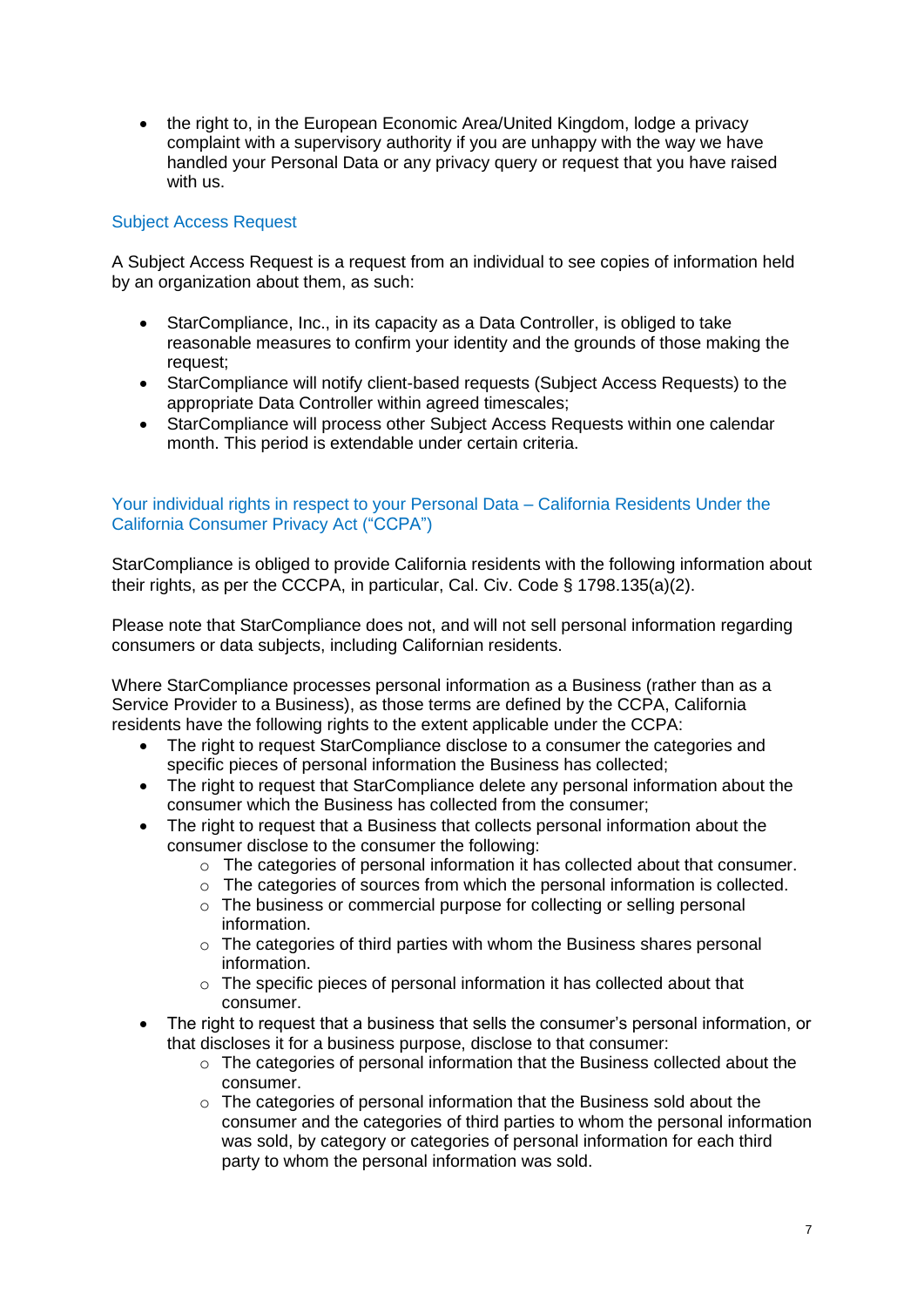- $\circ$  The categories of personal information that the Business disclosed about the consumer for a business purpose.
- The right to, at any time, direct a Business that sells personal information about the consumer to third parties not to sell the consumer's personal information. This right may be referred to as the right to opt-out:
- StarCompliance is prohibited from discriminating against a consumer in the event that a consumer exercises any of their rights.

These rights are often subject to the receipt of a verifiable consumer request and may be subject to certain other conditions. For the full details of these rights and any exceptions to them, please refer to the CCPA.

StarCompliance accepts requests to exercise rights via email, telephone or post. For full current contact details, please refer to the StarCompliance website.

# Personal Data of children under 13 years of age

StarCompliance does not actively, or knowingly collect, process or store information from children under the age of 13.

**Exception**: employee dependencies based upon legal regulatory or contractual obligations, and or in relation to products, services or benefits.

## Monitoring of Internal Activities

StarCompliance does not engage in blanket monitoring of internal communications but does reserve the right to monitor access, retrieve, read, or disclose internal communications when:

- a legitimate business need exists that cannot be satisfied by other means;
- the involved individual is unavailable, and timing is critical to a business activity;
- there is reasonable cause to suspect criminal activity or policy violation:
- monitoring is required by law, requiation, or third party agreement.

At any time and without prior notice, StarCompliance management reserves the right to examine archived electronic mail, personal computer file directories, hard disk drive files, and other information stored on StarCompliance information processing systems. This information may include Personal Information. Such examinations are typically performed to assure compliance with internal policies, support the performance of internal investigations, and assist with the management of StarCompliance information processing systems.

## Changes to this Policy

If StarCompliance seeks to make a material change to StarCompliance policy to allow use of Personal Information for a new, legitimate business purpose, StarCompliance will document the change to this policy, note the date of the last update at the start of the policy, and publish the policy. You are encouraged to check this policy occasionally to stay informed of any changes in our policies and procedures regarding Personal Information. For substantial and material changes to this policy, StarCompliance will use reasonable efforts to provide notification to all affected users and suggest that such users review the updated policy.

Contact details if you have any questions relating to the use of your Personal Data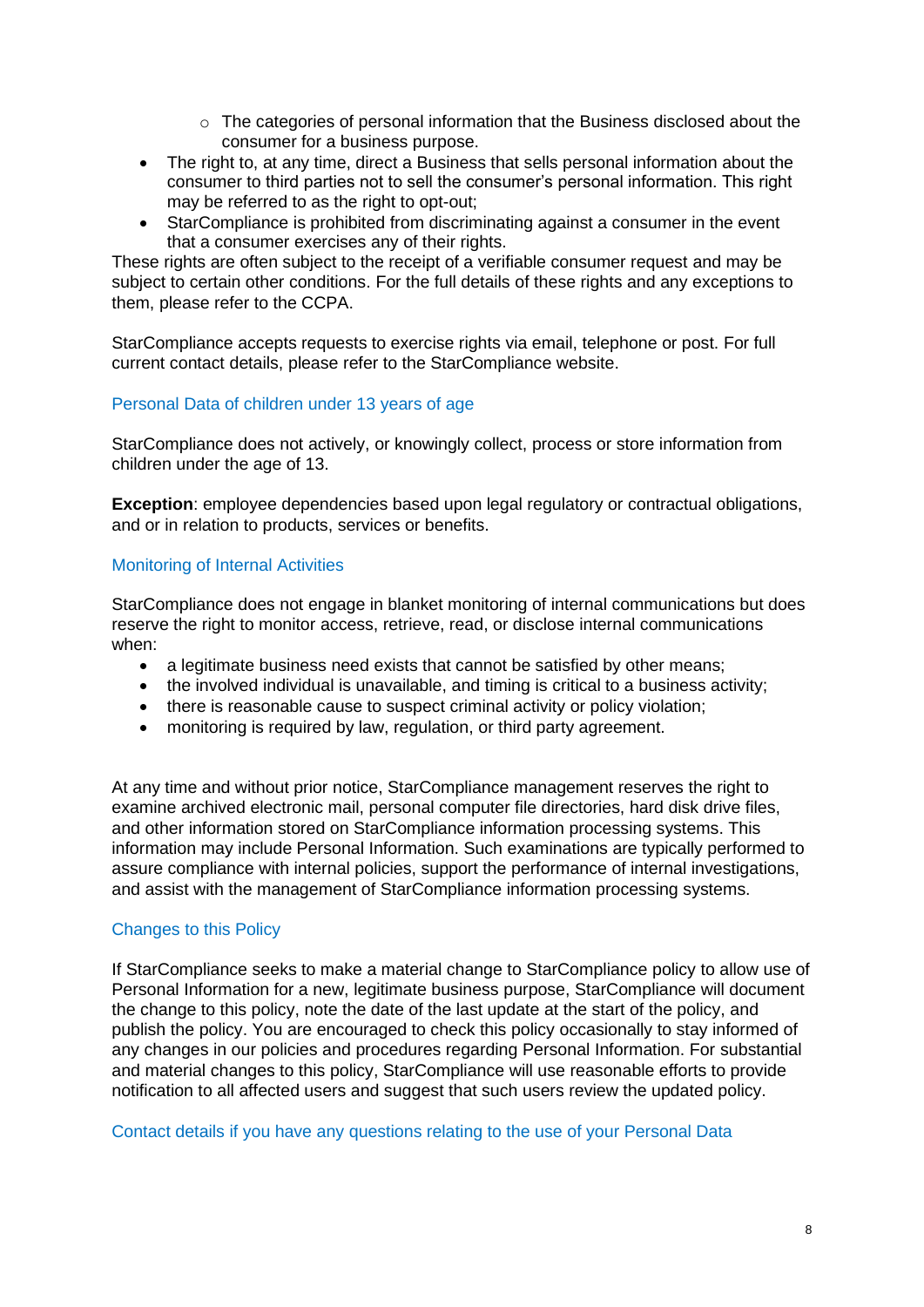StarCompliance commits to resolve complaints about your privacy and our collection or use of your personal information. Should you have any concerns about our processing of your Personal Data, please contact us as follows:

# **US**

## **StarCompliance - Information Security & Data Protection Information Security Officer** 9200 Corporate Blvd, Suite 440, Rockville, MD 20850 Office: +1 240-599-1864

**UK**

**StarCompliance - Information Security & Data Protection Information Security Officer** The Catalyst, Baird Lane, York, YO10 5GA, UK Office: +44 (0)1904 300 887

## **By email:**

privacy@starcompliance.com

If you unsatisfied by our response and are raising concerns about the processing of Personal Data by Star Compliance, Inc., you can also report your concerns to the Information Commissioner, who is an independent regulator:

https://ico.org.uk/concerns/